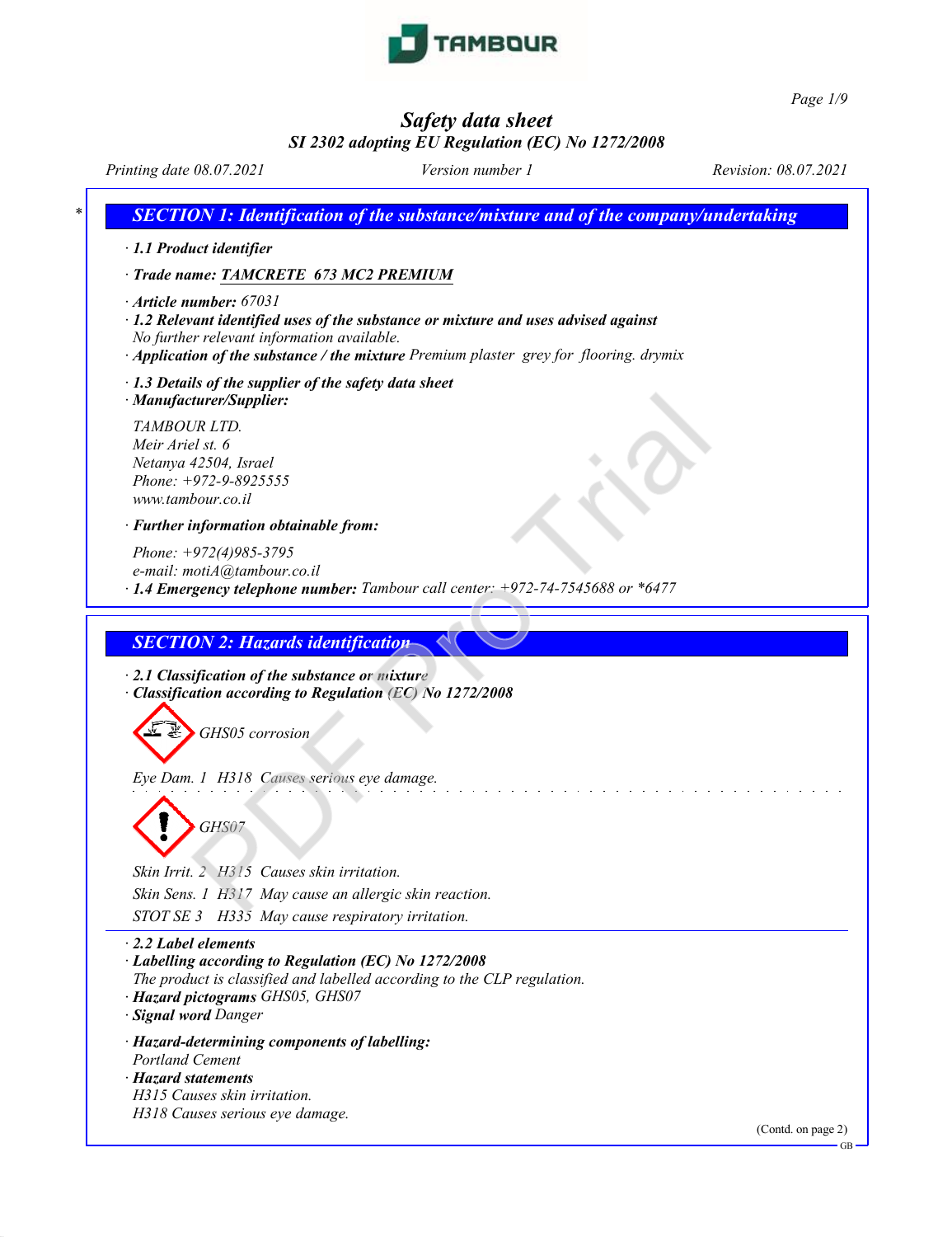

*Page 2/9*

# *Safety data sheet SI 2302 adopting EU Regulation (EC) No 1272/2008*

*Printing date 08.07.2021 Version number 1 Revision: 08.07.2021*

*Trade name: TAMCRETE 673 MC2 PREMIUM*

|                                       |                                                                                                       | (Contd. of page 1) |
|---------------------------------------|-------------------------------------------------------------------------------------------------------|--------------------|
|                                       | H317 May cause an allergic skin reaction.                                                             |                    |
|                                       | H335 May cause respiratory irritation.                                                                |                    |
| <b>Precautionary statements</b>       |                                                                                                       |                    |
| P101                                  | If medical advice is needed, have product container or label at hand.                                 |                    |
| <i>P102</i>                           | Keep out of reach of children.                                                                        |                    |
| P103                                  | Read label before use.                                                                                |                    |
| P <sub>261</sub>                      | Avoid breathing dust/fume/gas/mist/vapours/spray.                                                     |                    |
|                                       | P305+P351+P338 IF IN EYES: Rinse cautiously with water for several minutes. Remove contact lenses, if |                    |
|                                       | present and easy to do. Continue rinsing.                                                             |                    |
| <i>P310</i>                           | Immediately call a POISON CENTER/doctor.                                                              |                    |
| P321                                  | Specific treatment (see on this label).                                                               |                    |
| $P362 + P364$                         | Take off contaminated clothing and wash it before reuse.                                              |                    |
| <i>P501</i>                           | Dispose of contents/container in accordance with local/regional/national/international                |                    |
|                                       | regulations.                                                                                          |                    |
| ⋅ 2.3 Other hazards                   |                                                                                                       |                    |
| · Results of PBT and vPvB assessment  |                                                                                                       |                    |
| · <b>PBT:</b> Not applicable.         |                                                                                                       |                    |
| $\cdot$ vPvB: Not applicable.         |                                                                                                       |                    |
|                                       |                                                                                                       |                    |
|                                       |                                                                                                       |                    |
|                                       | <b>SECTION 3: Composition/information on ingredients</b>                                              |                    |
|                                       |                                                                                                       |                    |
|                                       | 3.2 Chemical characterisation: Mixtures                                                               |                    |
|                                       | <b>Description:</b> Mixture of substances listed below with nonhazardous additions.                   |                    |
| <b>Dangerous components:</b>          |                                                                                                       |                    |
| CAS: 14808-60-7                       | Quartz (SiO2)                                                                                         | 50-75%             |
|                                       | EINECS: $238-878-4$ substance with a Community workplace exposure limit                               |                    |
| $CAS. 65997-15-1$                     | <b>Portland Cement</b>                                                                                | $10 - 25%$         |
|                                       | EINECS: 266-043-4 Eye Dam. 1, H318; Skin Irrit. 2, H315; Skin Sens. 1, H317; STOT SE 3,               |                    |
|                                       | H335                                                                                                  |                    |
|                                       | Additional information: For the wording of the listed hazard phrases refer to section 16.             |                    |
|                                       |                                                                                                       |                    |
|                                       | <b>SECTION 4: First aid measures</b>                                                                  |                    |
|                                       |                                                                                                       |                    |
| 4.1 Description of first aid measures |                                                                                                       |                    |

## *SECTION 3: Composition/information on ingredients*

| · Dangerous components:                      |                                                                                         |             |  |
|----------------------------------------------|-----------------------------------------------------------------------------------------|-------------|--|
| <i>CAS</i> : 14808-60-7 <i>Quartz</i> (SiO2) |                                                                                         | $50 - 75\%$ |  |
|                                              | EINECS: $238-878-4$ substance with a Community workplace exposure limit                 |             |  |
| $CAS: 65997-15-1$ Portland Cement            |                                                                                         | $10 - 25\%$ |  |
|                                              | EINECS: 266-043-4 Eye Dam. 1, H318; Skin Irrit. 2, H315; Skin Sens. 1, H317; STOT SE 3, |             |  |
|                                              | H335                                                                                    |             |  |

# *SECTION 4: First aid measures*

*· General information: Immediately remove any clothing soiled by the product.*

*· After inhalation:*

*Supply fresh air and to be sure call for a doctor.*

*In case of unconsciousness place patient stably in side position for transportation.*

*· After skin contact:*

*Immediately wash with water and soap and rinse thoroughly.*

*Immediately rinse with water.*

*· After eye contact: Rinse opened eye for several minutes under running water. Then consult a doctor.*

*· After swallowing: If symptoms persist consult doctor.*

*· 4.2 Most important symptoms and effects, both acute and delayed No further relevant information available.* (Contd. on page 3)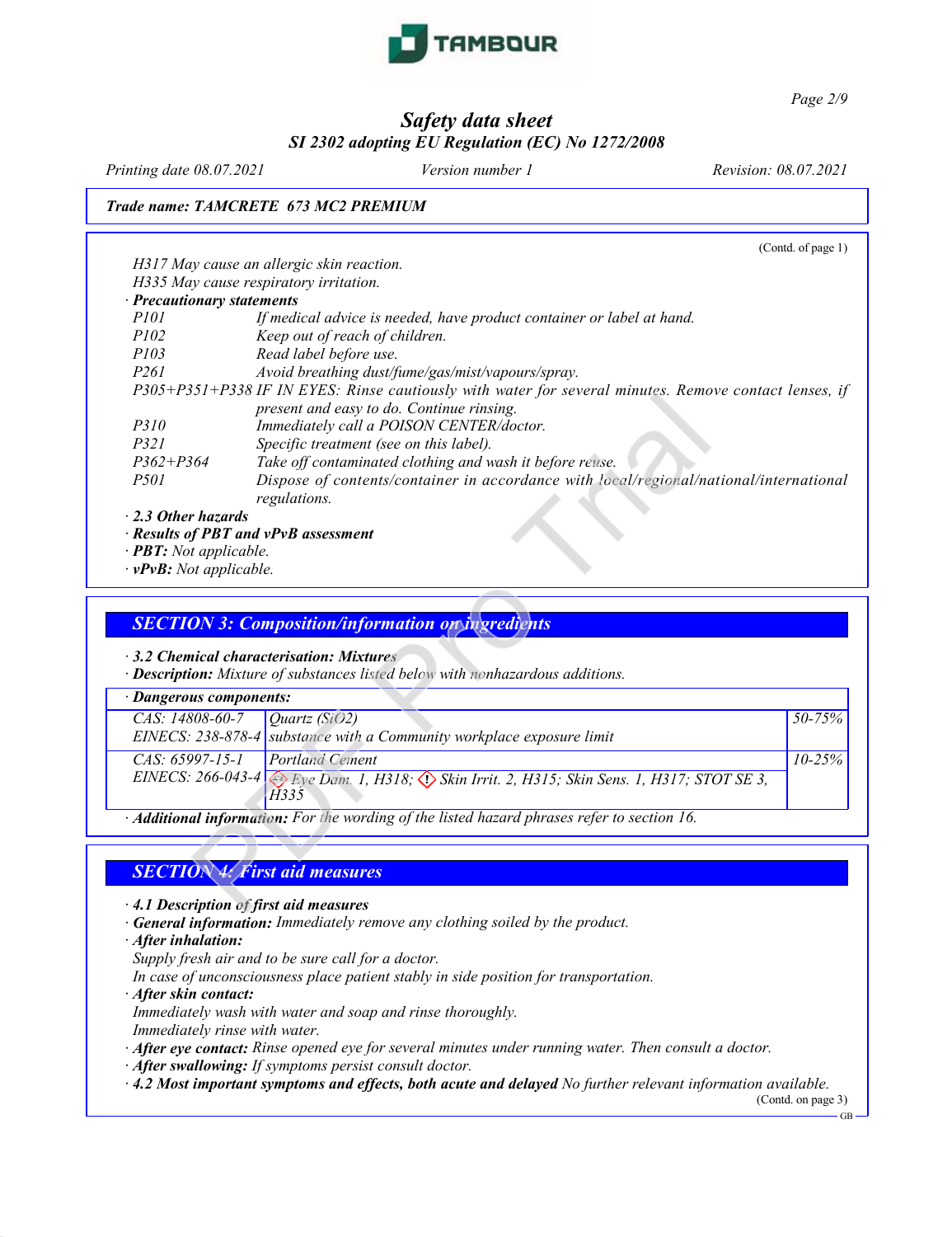

*Page 3/9*

*Safety data sheet*

# *SI 2302 adopting EU Regulation (EC) No 1272/2008*

*Printing date 08.07.2021 Version number 1 Revision: 08.07.2021*

(Contd. of page 2)

*Trade name: TAMCRETE 673 MC2 PREMIUM*

*· 4.3 Indication of any immediate medical attention and special treatment needed No further relevant information available.*

## *SECTION 5: Firefighting measures*

- *· 5.1 Extinguishing media*
- *· Suitable extinguishing agents: Use fire extinguishing methods suitable to surrounding conditions.*
- *· 5.2 Special hazards arising from the substance or mixture No further relevant information available.*
- *· 5.3 Advice for firefighters*
- *· Protective equipment: No special measures required.*

## *SECTION 6: Accidental release measures*

- *· 6.1 Personal precautions, protective equipment and emergency procedures Wear protective equipment. Keep unprotected persons away.*
- *· 6.2 Environmental precautions: Do not allow to enter sewers/ surface or ground water.*
- *· 6.3 Methods and material for containment and cleaning up: Use neutralising agent. Dispose contaminated material as waste according to item 13. Ensure adequate ventilation.* and hazards arising from the substance or mixture No further relevant information<br>the form free fighters of the substance or mixture No further relevant information<br>equipment: No special measures required.<br>
<br> **ON 6:** Accid
- *· 6.4 Reference to other sections See Section 7 for information on safe handling. See Section 8 for information on personal protection equipment. See Section 13 for disposal information.*

# *SECTION 7: Handling and storage*

- *· 7.1 Precautions for safe handling Thorough dedusting.*
- *Ensure good ventilation/exhaustion at the workplace.*
- *· Information about fire - and explosion protection: No special measures required.*
- *· 7.2 Conditions for safe storage, including any incompatibilities*
- *· Storage:*
- *· Requirements to be met by storerooms and receptacles: No special requirements.*
- *· Information about storage in one common storage facility: Not required.*
- *· Further information about storage conditions: Keep container tightly sealed.*
- *· 7.3 Specific end use(s) No further relevant information available.*

#### *SECTION 8: Exposure controls/personal protection*

*· Additional information about design of technical facilities: No further data; see item 7.*

(Contd. on page 4)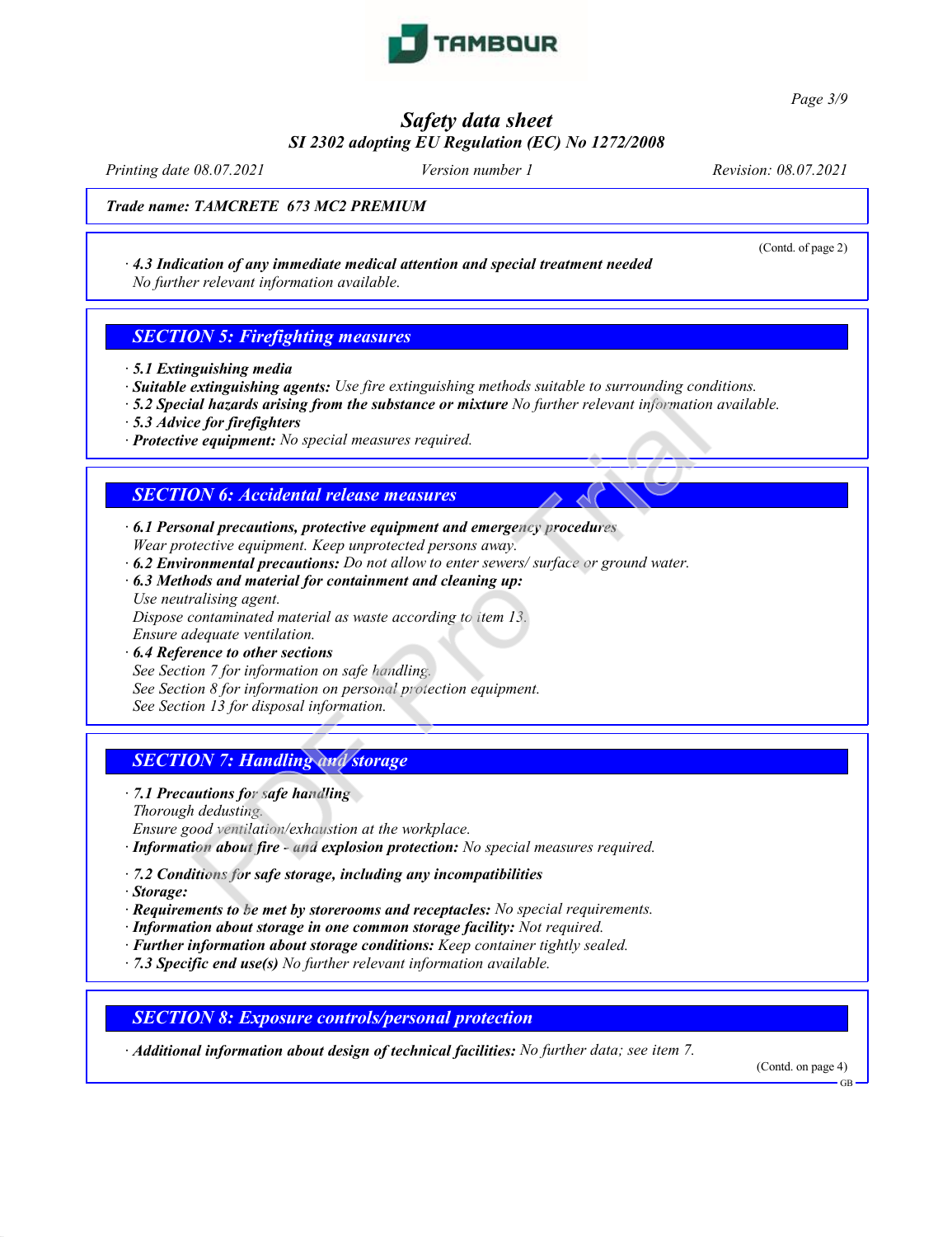

*Page 4/9*

## *Safety data sheet SI 2302 adopting EU Regulation (EC) No 1272/2008*

*Printing date 08.07.2021 Version number 1 Revision: 08.07.2021*

#### *Trade name: TAMCRETE 673 MC2 PREMIUM*

(Contd. of page 3) *· 8.1 Control parameters · Ingredients with limit values that require monitoring at the workplace: 14808-60-7 Quartz (SiO2) TLV (Israel) Long-term value: 0.1 mg/m³ respirable fraction 65997-15-1 Portland Cement WEL (Great Britain) Long-term value: 10\* 4\*\* mg/m³ \*inhalable dust \*\*respirable dust · Additional information: The lists valid during the making were used as basis. · 8.2 Exposure controls · Personal protective equipment: · General protective and hygienic measures: Keep away from foodstuffs, beverages and feed. Immediately remove all soiled and contaminated clothing Wash hands before breaks and at the end of work. Avoid contact with the skin. Avoid contact with the eyes and skin. · Respiratory protection:* In case of brief exposure or low pollution use respiratory filter device. In case of intensive or longer exposure *use self-contained respiratory protective device. · Protection of hands:* eat Britain) Long-term value:  $10*4**$  mg/m<sup>3</sup><br>
al information: The lists valid during the making were used as basis.<br> **al information:** The lists valid during the making were used as basis.<br> **procective equipment:**<br> **proc** 



*Protective gloves*

*The glove material has to be impermeable and resistant to the product/ the substance/ the preparation.* Due to missing tests no recommendation to the glove material can be given for the product/ the preparation/ the *chemical mixture.*

Selection of the glove material on consideration of the penetration times, rates of diffusion and the degradation *· Material of gloves*

The selection of the suitable gloves does not only depend on the material, but also on further marks of quality *and varies from manufacturer to manufacturer. As the product is a preparation of several substances, the* resistance of the glove material can not be calculated in advance and has therefore to be checked prior to the *application.*

#### *· Penetration time of glove material*

The exact break trough time has to be found out by the manufacturer of the protective gloves and has to be *observed.*

(Contd. on page 5)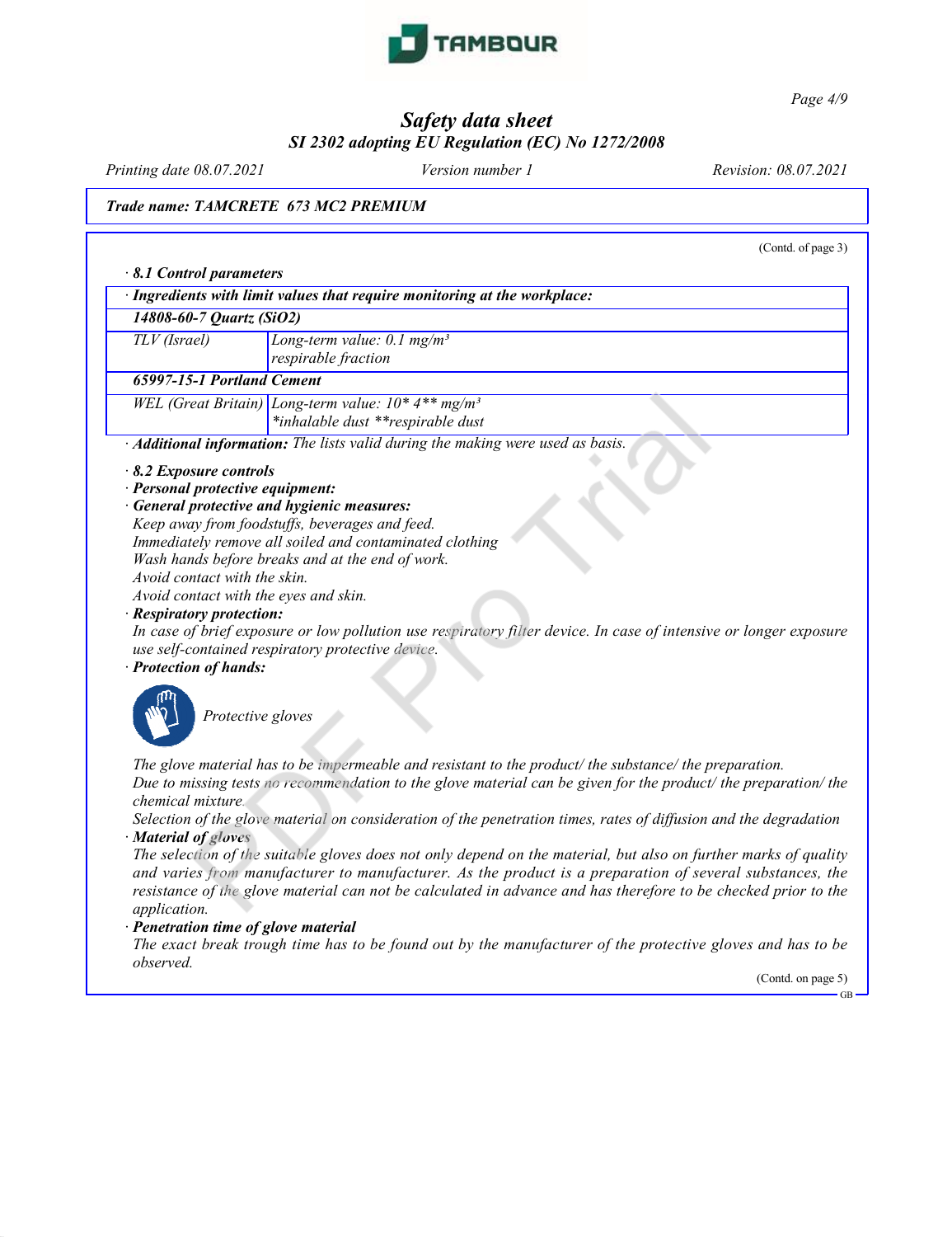

*Page 5/9*

## *Safety data sheet SI 2302 adopting EU Regulation (EC) No 1272/2008*

*Printing date 08.07.2021 Version number 1 Revision: 08.07.2021*

(Contd. of page 4)

## *Trade name: TAMCRETE 673 MC2 PREMIUM*

*· Eye protection:*

*Tightly sealed goggles*

| · 9.1 Information on basic physical and chemical properties<br><b>General Information</b> |                                               |
|-------------------------------------------------------------------------------------------|-----------------------------------------------|
| $\cdot$ Appearance:                                                                       |                                               |
| Form:                                                                                     | Solid                                         |
| Colour:                                                                                   | According to product specification            |
|                                                                                           | grey and white                                |
| $\cdot$ Odour:                                                                            | Characteristic                                |
| · Odour threshold:                                                                        | Not determined.                               |
| $\cdot$ pH-value:                                                                         | Not applicable.                               |
| · Change in condition                                                                     |                                               |
| Melting point/freezing point:                                                             | Undetermined.                                 |
| Initial boiling point and boiling range: $2,230^{\circ}$ C                                |                                               |
| · Flash point:                                                                            | Not applicable.                               |
| · Flammability (solid, gas):                                                              | Not determined.                               |
| · Decomposition temperature:                                                              | Not determined.                               |
| · Auto-ignition temperature:                                                              | Product is not selfigniting.                  |
| <i>Explosive properties:</i>                                                              | Product does not present an explosion hazard. |
| · Explosion limits:                                                                       |                                               |
| Lower:                                                                                    | Not determined.                               |
| <b>Upper:</b>                                                                             | Not determined.                               |
| · Vapour pressure at 1732 °C:                                                             | $13.5$ $hPa$                                  |
| $\cdot$ Density:                                                                          | Not determined.                               |
| $\cdot$ Relative density                                                                  | Not determined.                               |
| · Vapour density                                                                          | Not applicable.                               |
| $\cdot$ Evaporation rate                                                                  | Not applicable.                               |
| · Solubility in / Miscibility with                                                        |                                               |
| water:                                                                                    | Soluble.                                      |
| · Partition coefficient: n-octanol/water:                                                 | Not determined.                               |
| · Viscosity:                                                                              |                                               |
| Dynamic:                                                                                  | Not applicable.                               |
| Kinematic:                                                                                | Not applicable.                               |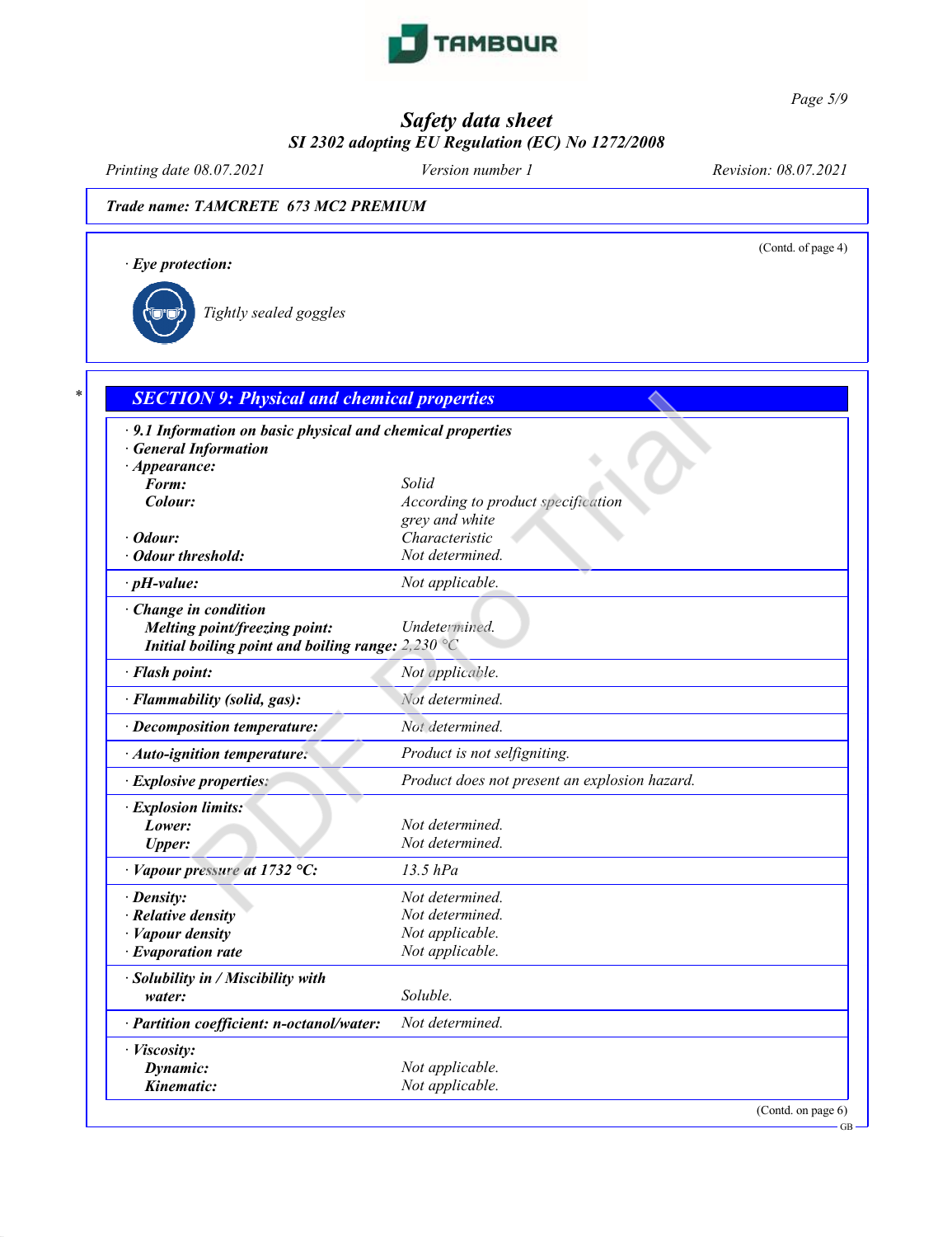

*Page 6/9*

## *Safety data sheet SI 2302 adopting EU Regulation (EC) No 1272/2008*

*Printing date 08.07.2021 Version number 1 Revision: 08.07.2021*

#### *Trade name: TAMCRETE 673 MC2 PREMIUM*

|                               |                                            | (Contd. of page 5) |
|-------------------------------|--------------------------------------------|--------------------|
| Solvent content:              |                                            |                    |
| <b>VOC</b> Content            | $0.00\%$                                   |                    |
| <i>Solids content:</i>        | 100 0 $\%$                                 |                    |
| $\cdot$ 9.2 Other information | No further relevant information available. |                    |

## *SECTION 10: Stability and reactivity*

- *· 10.1 Reactivity No further relevant information available.*
- *· 10.2 Chemical stability*
- *· Thermal decomposition / conditions to be avoided: No decomposition if used according to specifications.*
- *· 10.3 Possibility of hazardous reactions No dangerous reactions known.*
- *· 10.4 Conditions to avoid No further relevant information available.*
- *· 10.5 Incompatible materials: No further relevant information available.*
- *· 10.6 Hazardous decomposition products: No dangerous decomposition products known.*

#### *SECTION 11: Toxicological information*

- *· 11.1 Information on toxicological effects*
- *· Acute toxicity Based on available data, the classification criteria are not met.*
- *· Primary irritant effect:*
- *· Skin corrosion/irritation Causes skin irritation.*
- *· Serious eye damage/irritation Causes serious eye damage.*
- *· Respiratory or skin sensitisation*
- *May cause an allergic skin reaction.*
- *· CMR effects (carcinogenity, mutagenicity and toxicity for reproduction)*
- *· Germ cell mutagenicity Based on available data, the classification criteria are not met.*
- *· Carcinogenicity Based on available data, the classification criteria are not met.*
- *· Reproductive toxicity Based on available data, the classification criteria are not met.*
- *· STOT-single exposure*
- *May cause respiratory irritation.*
- *· STOT-repeated exposure Based on available data, the classification criteria are not met.* **ON 10: Stability and reactivity**<br>
retivity No further relevant information available.<br>
mical stability<br>
mical stability / conditions to be avoided: No decomposition if used according to<br>
decomposition / conditions No dang
- *· Aspiration hazard Based on available data, the classification criteria are not met.*

## *SECTION 12: Ecological information*

- *· 12.1 Toxicity*
- *· Aquatic toxicity: No further relevant information available.*
- *· 12.2 Persistence and degradability No further relevant information available.*
- *· 12.3 Bioaccumulative potential No further relevant information available.*
- *· 12.4 Mobility in soil No further relevant information available.*

(Contd. on page 7)

GB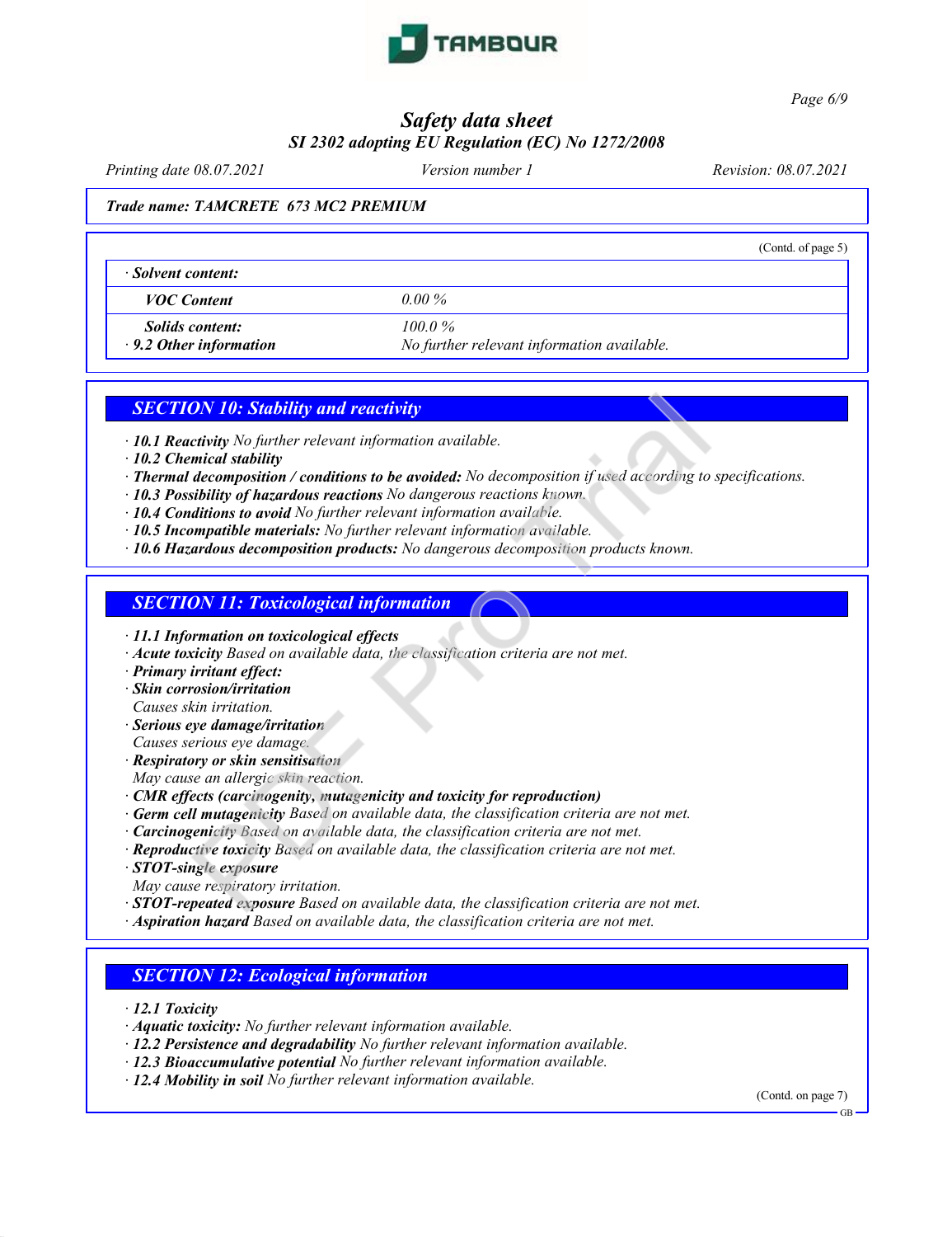

*Page 7/9*

# *Safety data sheet SI 2302 adopting EU Regulation (EC) No 1272/2008*

*Printing date 08.07.2021 Version number 1 Revision: 08.07.2021*

(Contd. of page 6)

### *Trade name: TAMCRETE 673 MC2 PREMIUM*

*· Additional ecological information:*

*· General notes:*

*Water hazard class 1 (German Regulation) (Self-assessment): slightly hazardous for water* Do not allow undiluted product or large quantities of it to reach ground water, water course or sewage system. *Must not reach sewage water or drainage ditch undiluted or unneutralised.*

- *· 12.5 Results of PBT and vPvB assessment*
- *· PBT: Not applicable.*
- *· vPvB: Not applicable.*

## *SECTION 13: Disposal considerations*

- *· Recommendation Must not be disposed together with household garbage. Do not allow product to reach sewage system.*
- *· Uncleaned packaging:*
- *· Recommendation: Disposal must be made according to official regulations.*
- *· Recommended cleansing agents: Water, if necessary together with cleansing agents.*

| <b>SECTION 13: Disposal considerations</b>                                                                        |                                                                                                    |
|-------------------------------------------------------------------------------------------------------------------|----------------------------------------------------------------------------------------------------|
| $-13.1$ Waste treatment methods<br>$\cdot$ Recommendation                                                         | Must not be disposed together with household garbage. Do not allow product to reach sewage system. |
| · Uncleaned packaging:<br>$\cdot$ <b>Recommendation:</b> Disposal must be made according to official regulations. | · Recommended cleansing agents: Water, if necessary together with cleansing agents.                |
| <b>SECTION 14: Transport information</b>                                                                          |                                                                                                    |
| $\cdot$ 14.1 UN-Number<br>ADR, IMDG, IATA                                                                         | Void                                                                                               |
| · 14.2 UN proper shipping name<br>ADR, IMDG, IATA                                                                 | Void                                                                                               |
| $\cdot$ 14.3 Transport hazard class(es)                                                                           |                                                                                                    |
| · ADR, ADN, IMDG, IATA<br>· Class                                                                                 | Void                                                                                               |
| · 14.4 Packing group<br>ADR, IMDG, IATA                                                                           | Void                                                                                               |
| · 14.5 Environmental hazards:                                                                                     | Not applicable.                                                                                    |
| $\cdot$ 14.6 Special precautions for user                                                                         | Not applicable.                                                                                    |
| $\cdot$ 14.7 Transport in bulk according to Annex II of<br><b>Marpol and the IBC Code</b>                         | Not applicable.                                                                                    |
| · UN "Model Regulation":                                                                                          | Void                                                                                               |

(Contd. on page 8)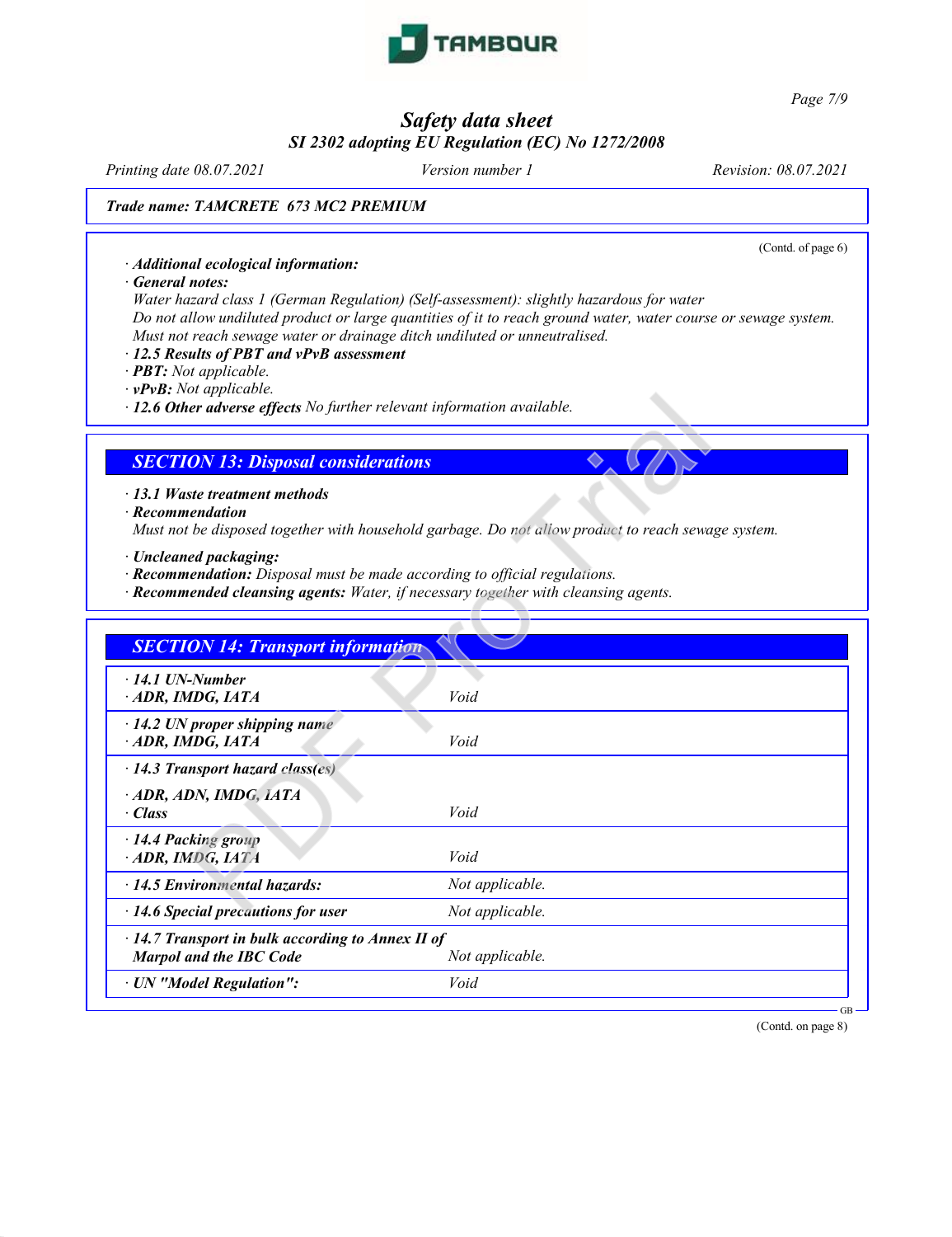

*Page 8/9*

# *Safety data sheet SI 2302 adopting EU Regulation (EC) No 1272/2008*

*Printing date 08.07.2021 Version number 1 Revision: 08.07.2021*

#### *Trade name: TAMCRETE 673 MC2 PREMIUM*

|                              | (Contd. of page 7)<br><b>SECTION 15: Regulatory information</b>                                                                                                                                                                                                               |
|------------------------------|-------------------------------------------------------------------------------------------------------------------------------------------------------------------------------------------------------------------------------------------------------------------------------|
| · Signal word Danger         | · 15.1 Safety, health and environmental regulations/legislation specific for the substance or mixture<br>· Labelling according to Regulation (EC) No 1272/2008<br>The product is classified and labelled according to the CLP regulation.<br>· Hazard pictograms GHS05, GHS07 |
|                              | · Hazard-determining components of labelling:                                                                                                                                                                                                                                 |
| <b>Portland Cement</b>       |                                                                                                                                                                                                                                                                               |
| · Hazard statements          |                                                                                                                                                                                                                                                                               |
| H315 Causes skin irritation. |                                                                                                                                                                                                                                                                               |
|                              | H318 Causes serious eye damage.                                                                                                                                                                                                                                               |
|                              | H317 May cause an allergic skin reaction.                                                                                                                                                                                                                                     |
|                              | H335 May cause respiratory irritation.                                                                                                                                                                                                                                        |
| · Precautionary statements   |                                                                                                                                                                                                                                                                               |
| P101                         | If medical advice is needed, have product container or label at hand.                                                                                                                                                                                                         |
| P102                         | Keep out of reach of children.                                                                                                                                                                                                                                                |
| P103                         | Read label before use.                                                                                                                                                                                                                                                        |
| P <sub>261</sub>             | Avoid breathing dust/fume/gas/mist/vapours/spray.                                                                                                                                                                                                                             |
|                              | P305+P351+P338 IF IN EYES: Rinse cautiously with water for several minutes. Remove contact lenses, if                                                                                                                                                                         |
|                              | present and easy to do. Continue rinsing.                                                                                                                                                                                                                                     |
| <i>P310</i>                  | Immediately call a POISON CENTER/doctor.                                                                                                                                                                                                                                      |
| P321                         | Specific treatment (see on this label).                                                                                                                                                                                                                                       |
| $P362 + P364$                | Take off contaminated clothing and wash it before reuse.                                                                                                                                                                                                                      |
| <i>P501</i>                  | Dispose of contents/container in accordance with local/regional/national/international<br>regulations.                                                                                                                                                                        |
| $\cdot$ Directive 2012/18/EU |                                                                                                                                                                                                                                                                               |
|                              | · Named dangerous substances - ANNEX I None of the ingredients is listed.                                                                                                                                                                                                     |
|                              | · DIRECTIVE 2011/65/EU on the restriction of the use of certain hazardous substances in electrical and<br>electronic equipment $-A$ nnex II                                                                                                                                   |
|                              | None of the ingredients is listed.                                                                                                                                                                                                                                            |
| · National regulations:      |                                                                                                                                                                                                                                                                               |
|                              |                                                                                                                                                                                                                                                                               |
|                              | · Waterhazard class: Water hazard class 1 (Self-assessment): slightly hazardous for water.                                                                                                                                                                                    |

*· 15.2 Chemical safety assessment: A Chemical Safety Assessment has not been carried out.*

### *SECTION 16: Other information*

This information is based on our present knowledge. However, this shall not constitute a guarantee for any *specific product features and shall not establish a legally valid contractual relationship.*

#### *· Relevant phrases*

*H315 Causes skin irritation.*

*H317 May cause an allergic skin reaction.*

*H318 Causes serious eye damage.*

*H335 May cause respiratory irritation.*

(Contd. on page 9)

GB